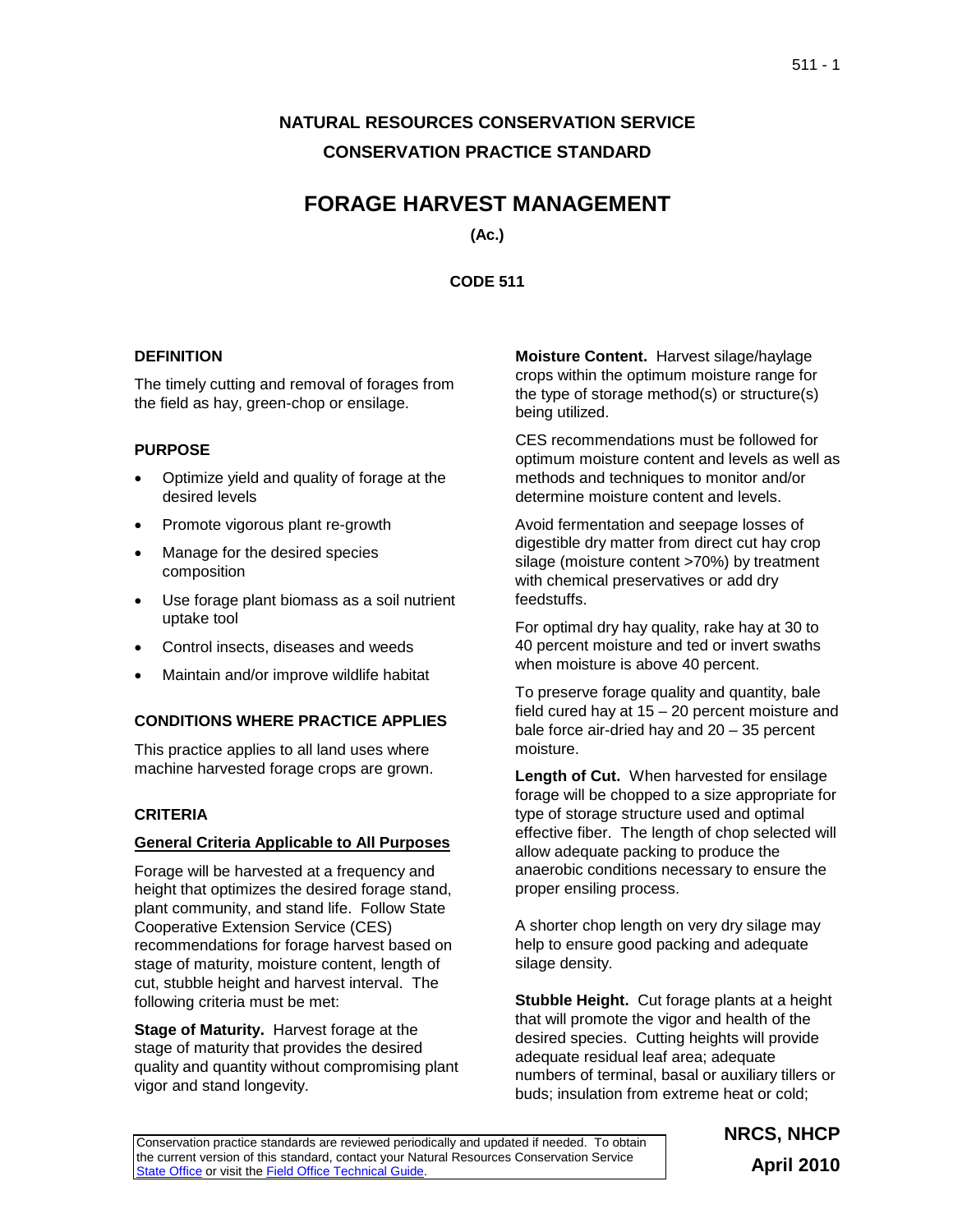and/or unsevered stem bases that store food reserves needed for full, vigorous recovery. Follow CES recommendations for proper stubble heights to avoid winterkill of forage species in cold climates.

**Contaminants.** Forage shall not contain contaminants that can cause illness or death to the animal being fed or rejection of the offered forage. Check CES contaminant notices, cautions, and recommendations for the specific harvest site location and area.

### **Additional Criteria to Improve or Maintain Stand Life, Plant Vigor and Forage Species Mix**

**Stage of Maturity and Harvest Interval.** Cut forage plants at a stage of maturity or harvest interval range that will provide adequate food reserves and/or basal or auxiliary tillers or buds for regrowth and/or reproduction to occur without loss of plant vigor.

Cut reseeding annuals at a stage of maturity and frequency that ensures the production of ample viable seed or carryover of hard seed to maintain desired stand density.

If plants show signs of short-term environmental stress, harvests will be adjusted in a manner that encourages the continued health and vigor of the stand. Follow CES recommendations in these cases.

Manipulate timing and cutting heights of harvest to ensure germination and establishment of reseeding or seeded annuals.

#### **Additional Criteria for Use as a Nutrient Uptake Tool**

Employ a harvest regime that utilizes the maximum amount of available or targeted nutrients. Using this practice for this purpose may require more frequent harvests to increase uptake instead of managing for stand longevity.

#### **Additional Criteria to Control Disease, Insect, Weed and Invasive Plant Infestations**

Follow CES guidelines when available for control of disease, insect, weed and invasive plant infestations to forage.

Schedule harvest periods to control disease, insect, and weed infestations. When a

pesticide is used to control disease, insects or weeds, adhere to the specified days to harvest period stated on the pesticide label. Evaluate pest management options by planning conservation practice standard Pest Management (595) for all forage areas to be harvested. Also plan and schedule removal of invasive plants and noxious weeds.

Lessen incidence of disease, insect damage, and weed infestation by managing harvests to maintain a full, vigorous, dense forage stand.

Cut forages after dew, rain, or irrigation water on the leaves has evaporated.

#### **Additional Criteria to Improve Wildlife Habitat Values**

If client objectives include providing suitable habitat for desired wildlife specie(s) then appropriate harvest schedule(s), cover patterns, and minimum plant heights to provide suitable habitat for the desired specie(s) should be implemented and maintained.

Time harvests to benefit the desired wildlife species by following state guidelines.

Coordinate this practice with conservation practice standard Upland Wildlife Habitat Management (645) and accompanying job sheets.

## **CONSIDERATIONS**

Where applicable coordinate this practice with NRCS practice standard Prescribed Grazing (528).

When nutrients or other soil amendments are applied coordinate forage harvests with NRCS practice standard Nutrient Management (590) and/or Waste Utilization (633) as appropriate. An excess or improper balance of nutrients such as nitrogen can produce plant material that causes toxicity in some animals.

Produce stored forages of the quality needed for optimum performance of the animal being fed. Legume forages too low in fiber and lead to metabolic disorders in ruminants and an economic loss to the producer due to lowered animal performance. Consider analyzing harvested forages for feed quality. Coordinate this practice with NRCS practice standard Feed Management (592).

**NRCS, NHCP April 2010**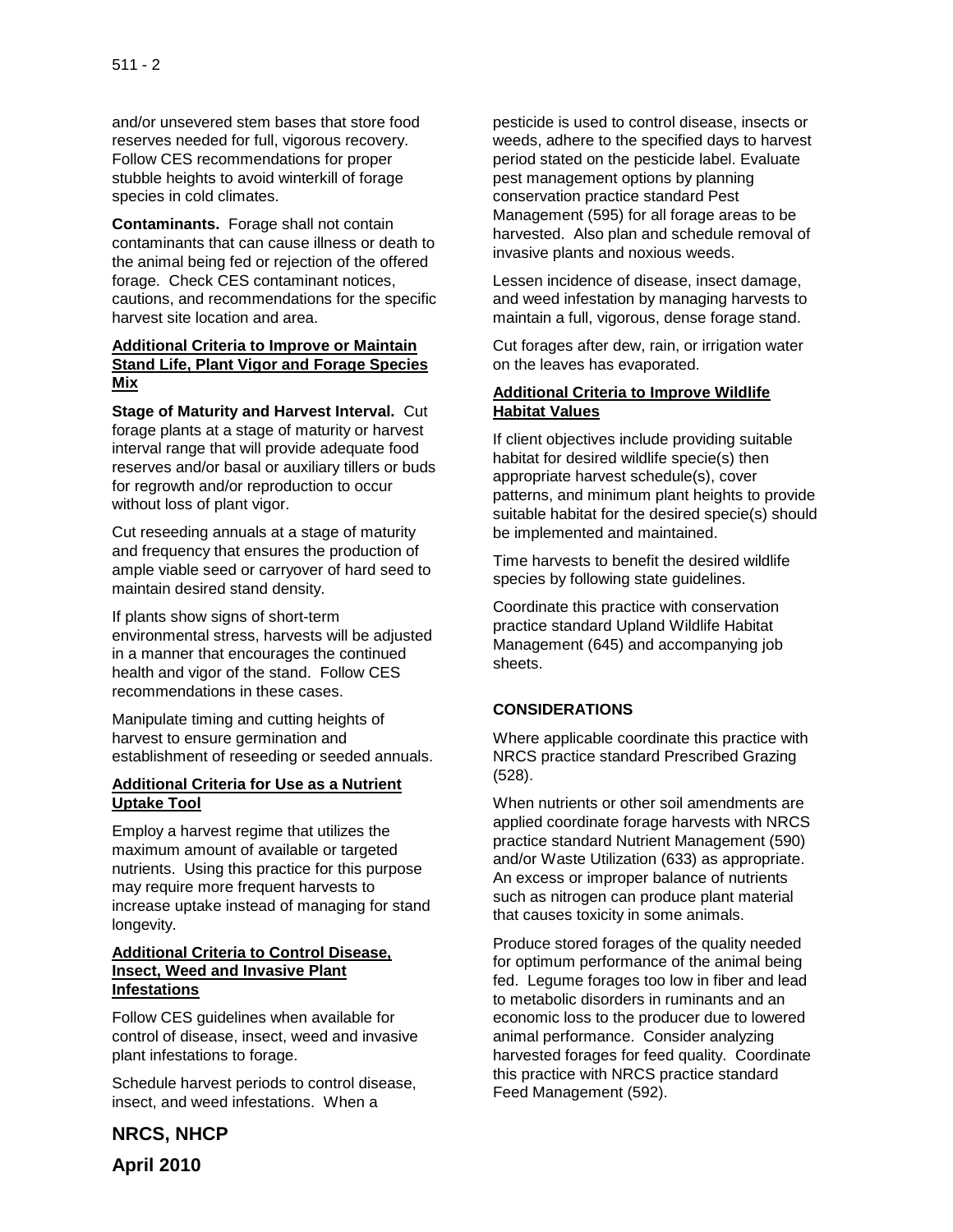Direct cut grass and legume silage can create silage leachate (seepage) in storage. Consider use of practice standards Runoff Management System (570) and Waste Storage Facility (313).

In conjunction with harvest options, consider storage and feeding options that will retain acceptable forage quality and minimize digestible dry matter loss.

Where weather conditions make it difficult to harvest the desired quality of forage consider use of mechanical or chemical conditioners, forced air barn curing and/or ensile.

Consider delaying harvest if prolonged or heavy precipitation is forecast that would reduce forage quality.

In regions where rainfall and/or humidity levels cause unacceptable forage quality losses consider green chopping or ensiling the forage to reduce or eliminate field drying time. Other options are: the use of desiccants, preservatives, or macerating implements to reduce field-drying time.

To reduce safety hazards, avoid operating harvesting and hauling equipment on field slopes over 25 percent, particularly on cross slope traffic patterns.

Consider Harvesting Forages in the afternoon to optimize water soluble carbohydrates and nutritional quality.

## **PLANS AND SPECIFICATIONS**

Place the detailed specifications in a sitespecific job or design sheet or in the practice narrative in the conservation plan.

Plans and Specifications must include as minimum for the forage harvest operations:

- 1. Goals, objectives, specific purpose (such as high forage quantity and quality or nutrient uptake, etc.)
- 2. Forage species to be harvested

By each dominant forage species harvested show:

- 3. Method of harvest
- 4. Stage of maturity
- 5. Optimal harvest moisture content
- 6. Length of cut
- 7. Stubble height to be left
- 8. Harvest interval including late harvest if applicable
- 9. Contaminant avoidance recommendations.

These plans and specifications shall be available through appropriate job sheets and other materials for applying the practice to achieve its intended purpose.

#### **OPERATION AND MAINTENANCE**

Before forage harvest, clear fields of debris that could damage machinery or if ingested by livestock, lead to sickness (for example, hardware disease) or death.

Operate all forage harvesting equipment at the optimum settings and speeds to minimize loss of leaves.

To control forage plant diseases, insects, and movement of weeds, clean harvesting equipment after harvest and before storing.

Set shear-plate on forage chopper to the proper theoretical cut for the crop being harvested. Keep knives well sharpened. Do not use re-cutters or screens unless forage moisture levels fall below recommended levels for optimum chopping action.

Follow all agricultural equipment manufacturer's safety measures when operating forage harvesting equipment.

Regardless of silage/haylage storage method, ensure good compaction and an airtight seal to exclude oxygen and mold or bacterial formations.

Dispose of the plastic wrap or bags used to store forage in an environmentally sound manner.

#### **REFERENCES:**

Ball, D. M., C. S. Hoveland, & G. D. Lacefield. 2002. Southern Forages. (Third Ed.). Potash & Phosphate Institute.

Barnes, R. F., C. J. Nelson., K.J. Moore & M. Collins. 2007. Forages, The Science of Grassland Agriculture, Sixth Edition.